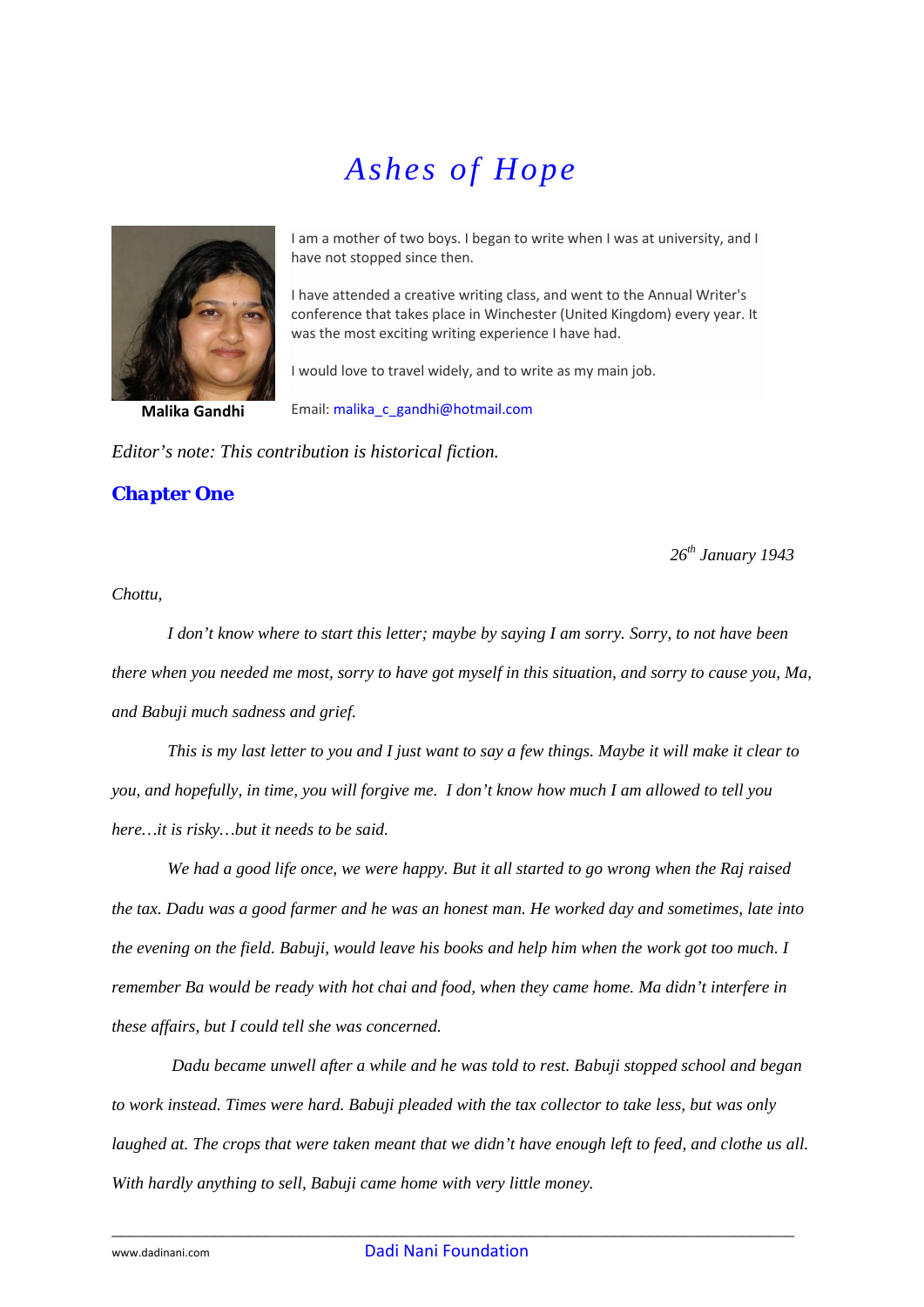*Dadu grew thinner and he became increasingly worried. A few years passed and we struggled on. Then the Raj raised the tax again, this time a lot higher. Dadu couldn't take it, and he had a heart attack. He didn't survive…I will never forget Babuji's heartbreak. Dadu was everything to him and he cried for days. Ba was a lot stronger, she and Ma put a brave face on things and encouraged Babuji to look ahead.* 

 *Babuji spent a lot of time thinking after Dadu's death and one day he made his decision: he would sell the crop farm and move to Bombay for new work. You were only three when this happened, but I was a lot older. I will never forgive the Raj for what they did to our family, and our lives.* 

*And I suppose, this is why I am here. Chottu, Don't be sad. I have made good friends here. I am leaving the letter here; I can hear someone coming. Remember Chottu, I love you and I will always be with you. Jai Hind!* 

Bhai

## *The Basement*

16 August 1942, Villlage of Rajkot.

State of Gujarat, India

Dev walked behind his elder brother, excitement building up inside him. This time, he was actually allowed to come. After months and months of waiting, Rakesh had relented and said, 'yes!' Wrapping his arms around himself, he walked closer.

'Bhai, where are we going?' Dev asked.

'I'll tell you in good time, Chottu. All in good time,' said Rakesh. His face was tense and hard in concentration.

'Do you believe India will have her Independence?' Dev asked as they trudged along silently in the night.

'Yes, I believe she will.'

'What are we going to talk about at the meeting? Who else will be there?'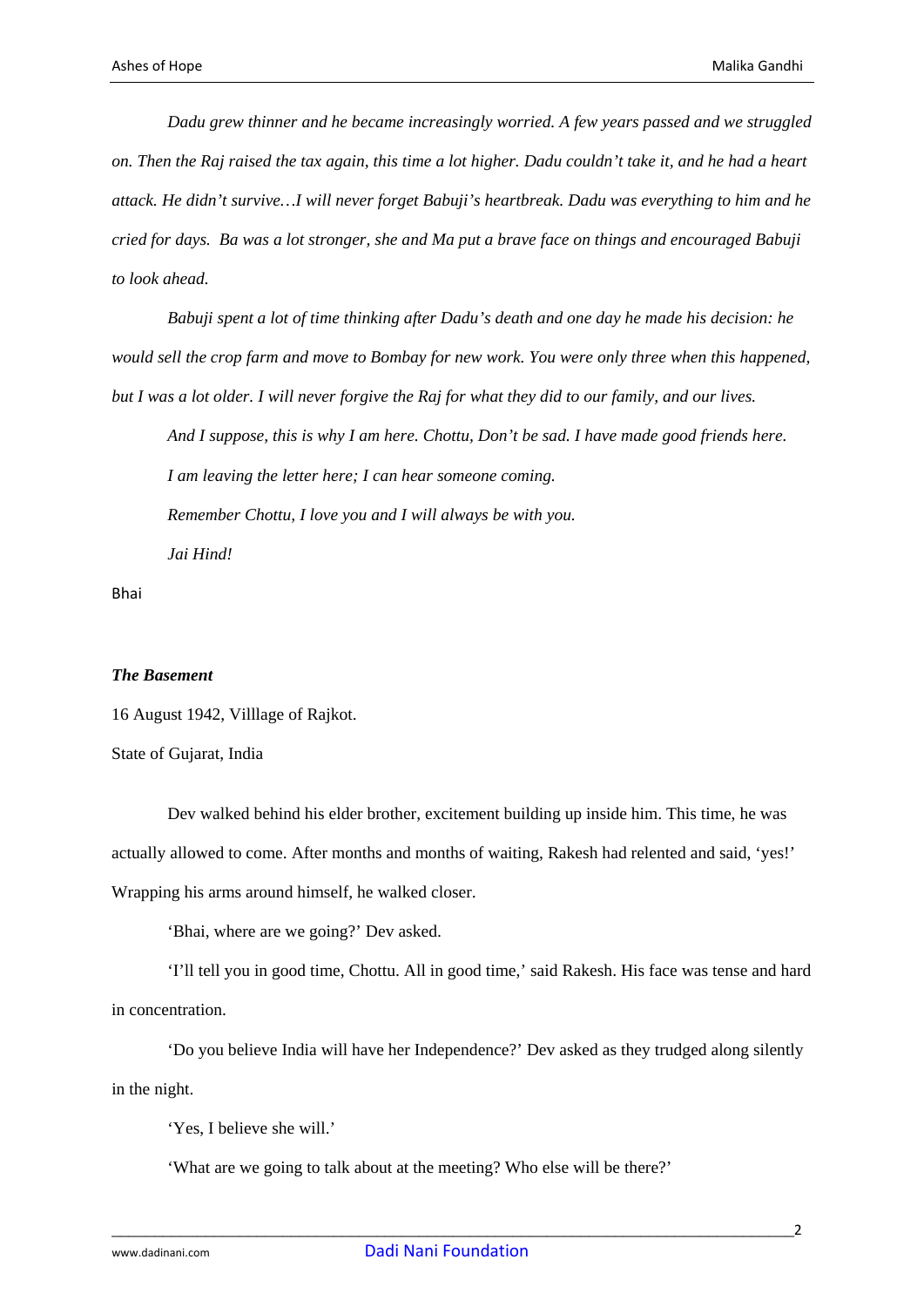'So many questions! Chottu, listen to me,' Rakesh stopped walking and turned round to face his brother. 'I can't say anything here. If someone overhears our conversation, there is bound to be trouble. I want to make one thing clear: this is serious, if word gets out what we are going to do; we could be arrested or maybe worse. I will answer any questions when we get there, for now, be silent.'

Rakesh was nervous but kept calm in front of Dev. He didn't know why Dilip had wanted to see him so urgently. He was cross, surely it could wait. It was difficult to leave the house and he didn't like to lie to Ma. His behaviour didn't help either, he knew he had become moody and didn't talk as much like he used to. His parents were bound to notice something was not right here.

And then there was Dev. Always inquisitive. It was becoming difficult to distract him away from these affairs but Dev was relentless. Well, he hoped he had made the right choice in allowing Dev to come along.

The brothers trudged pass the village houses; which glowed faintly inside, their oil lamps slowly dying out. A few cows made some noise as they approached the cow house, but no one was around. Rakesh was relieved. The river whispered its greetings - it was peaceful and Rakesh enjoyed the moon's reflected light which bounced off it.

The darkness became dense, like a heavy curtain had fallen on them but still, Rakesh could not light the oil lamp he was carrying. With the help of the moonlight, Rakesh was able to see the road, although faintly.

Dev was beginning to feel cold and tired, and rubbed his arms. He wished he had brought something warm with him. They were out of the village now, and had entered a long stretch of road. Here, there was no barking from wild dogs, no baying from silly goats and no shouting. Only the river accompanied them, as it ran alongside.

Another hour passed and finally, a house came into view. It was derelict; the windows were boarded up and the roof was in a bad state of much needed repair. The building was made of stone but the white paint was now black with dust and neglect.

 'The entrance is at the back. Keep low,' Rakesh whispered. He looked left and right, and then disappeared behind the house. Dev followed. Rakesh pushed the door and it creaked open, he brushed passed it causing red flakes of paint to fall on his white kurti. He headed straight towards another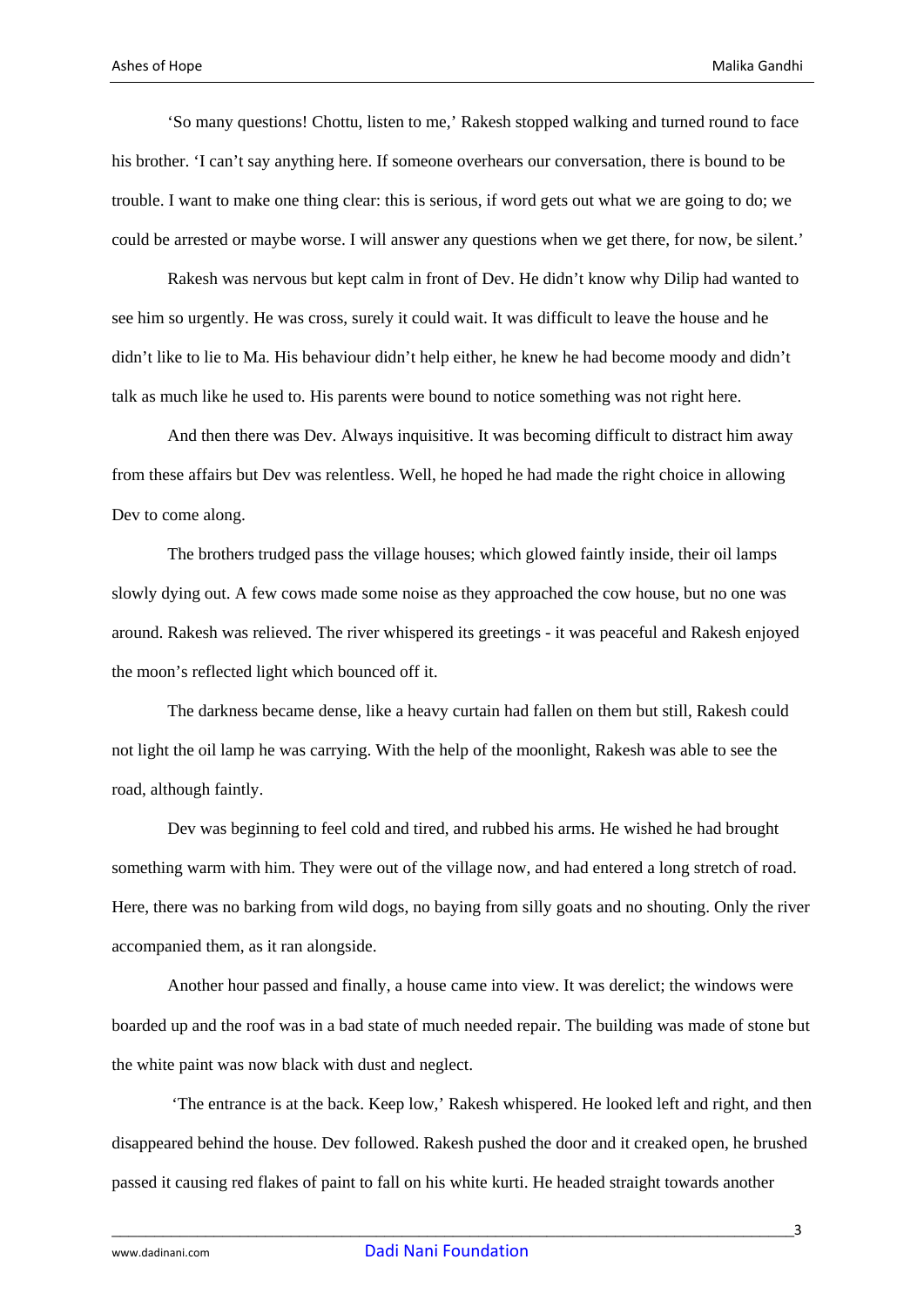room. Dev could see nothing when he came into the house. He let his eyes adjust to the gloom inside,

and found a blank room. He followed Rakesh to the second room.

'How long has this house been empty?' asked Dev.

'For twenty years. They say the people moved away.'

'Why?'

'They said it gave them bad luck. So, now no one is willing to live here, which is good for

## us.'

'Who else is coming?' Dev said once again.

'Dilip. He said he will meet us in the basement,' Rakesh checked the time.

'Where is it?'

'What?' Rakesh was distracted.

'The basement.'

'Oh. The basement should be here.'

Rakesh pointed to a trap door, which Dev was standing on. Stepping back, Dev peered down.

Volumes of dust covered it; he was surprised to see it at all. Rakesh opened it, and then lit the oil

lamp. Carefully, they climbed down.

'Two chairs, a table, a pack of playing cards and empty beer bottles. Bhai, was this place used to gamble?' Dev said loudly, taking the cards, and shuffling them.

'Dev! Not so loud. Didn't I say, keep low. And put that down.'

'Sorry.'

'This basement has been a meeting place for quite some time now. It's a refuge, and it must be used with discretion. It is not like home, or an office or school, where you can come and go as you please. Everything needs to be planned and monitored at all times.'

'How?' asked Dev.

'We have other people on the lookout.'

'Even now?'

'Yes.'

\_\_\_\_\_\_\_\_\_\_\_\_\_\_\_\_\_\_\_\_\_\_\_\_\_\_\_\_\_\_\_\_\_\_\_\_\_\_\_\_\_\_\_\_\_\_\_\_\_\_\_\_\_\_\_\_\_\_\_\_\_\_\_\_\_\_\_\_\_\_\_\_\_\_\_\_\_\_\_\_4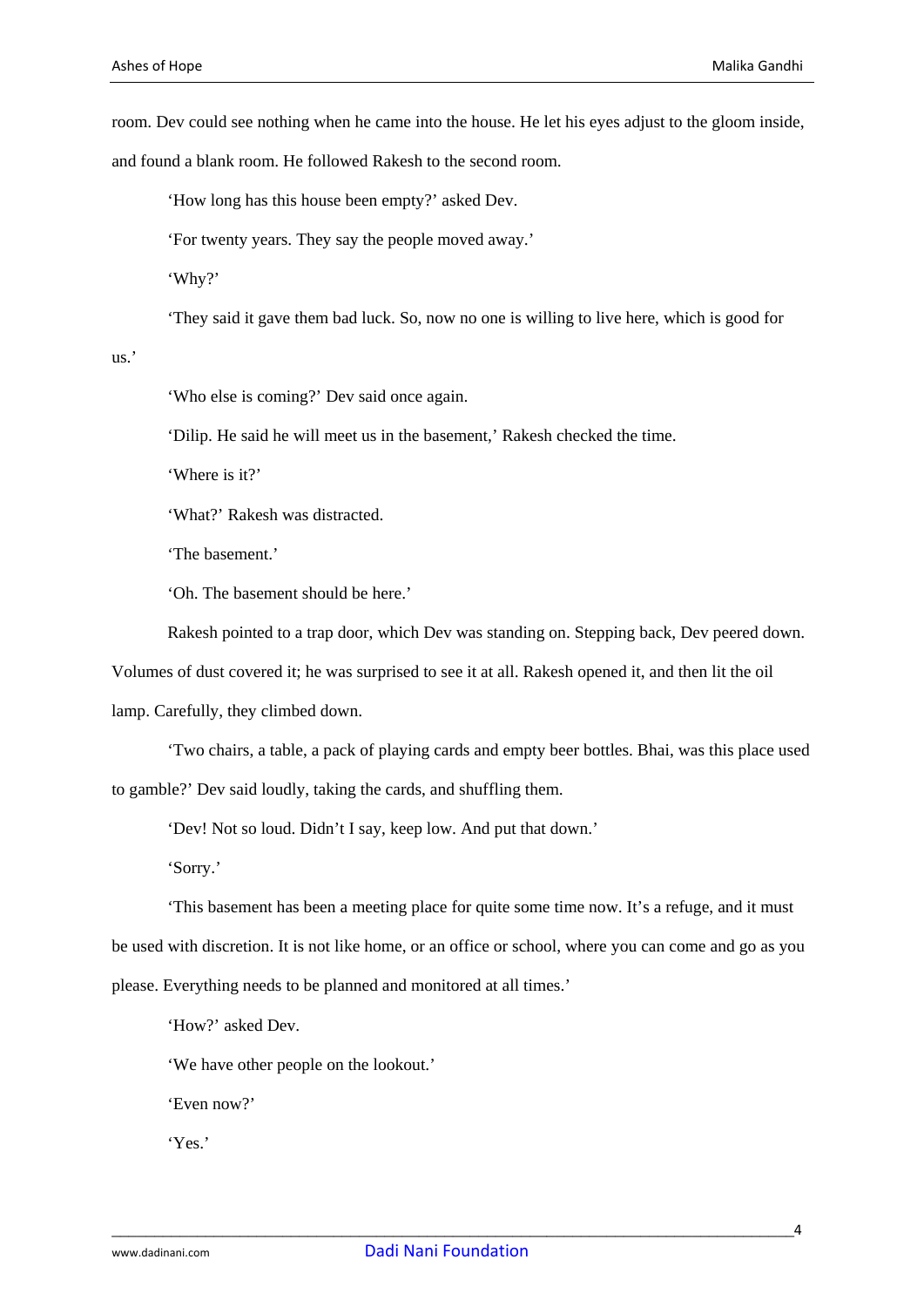Rakesh was part of a non-violent, freedom group. Alongside Dilip, there were two others who played an important part: Manoj and Namdev. Two very good friends who were excellent for the jobs that needed doing. The four did everything together, from planning to action. Dilip was the ring leader, Rakesh was in charge of printing materials, Manoj dealt with surveillance and Namdev supplied materials needed for explosives and other things.

'Manoj and Namdev are already watching this house. If police are seen coming our way, they will alert us with a wail, or they will hoot. We stay here until the way is clear.'

'Do you…are you scared, Bhai?'

'We are always scared.' Rakesh increased the flame a little.

They both head a noise upstairs.

'Chottu, did you hear that?'

'Yes, do you think it was the police?'

'No, it can't be. They would make a lot more noise than that. May have been a mouse.'

Dev released his grip on his brother. He tried to suppress a yawn, Dilip was surely taking his

time.

'Maybe you shouldn't have come,' Rakesh said looking at Dev's tired face.

'I wanted to.'

'It was reckless of me, bringing you along.'

'I am nineteen!'

'Nineteen, and still young.'

They heard a different kind of noise this time. They froze.

'Is that Dilip?' said Dev, his heart pounding.

'Let's hope so.'

'I think we should leave. Something is wrong, I can feel it, Bhai.'

'Shh. Let's wait and see. Dilip said he will be here, and so he shall.' There was an edge in

Rakesh's voice.

Time ticked on. Dev glanced at his watch. It was past midnight now.

'Do you think Ma knows we are not at home?' Dev asked.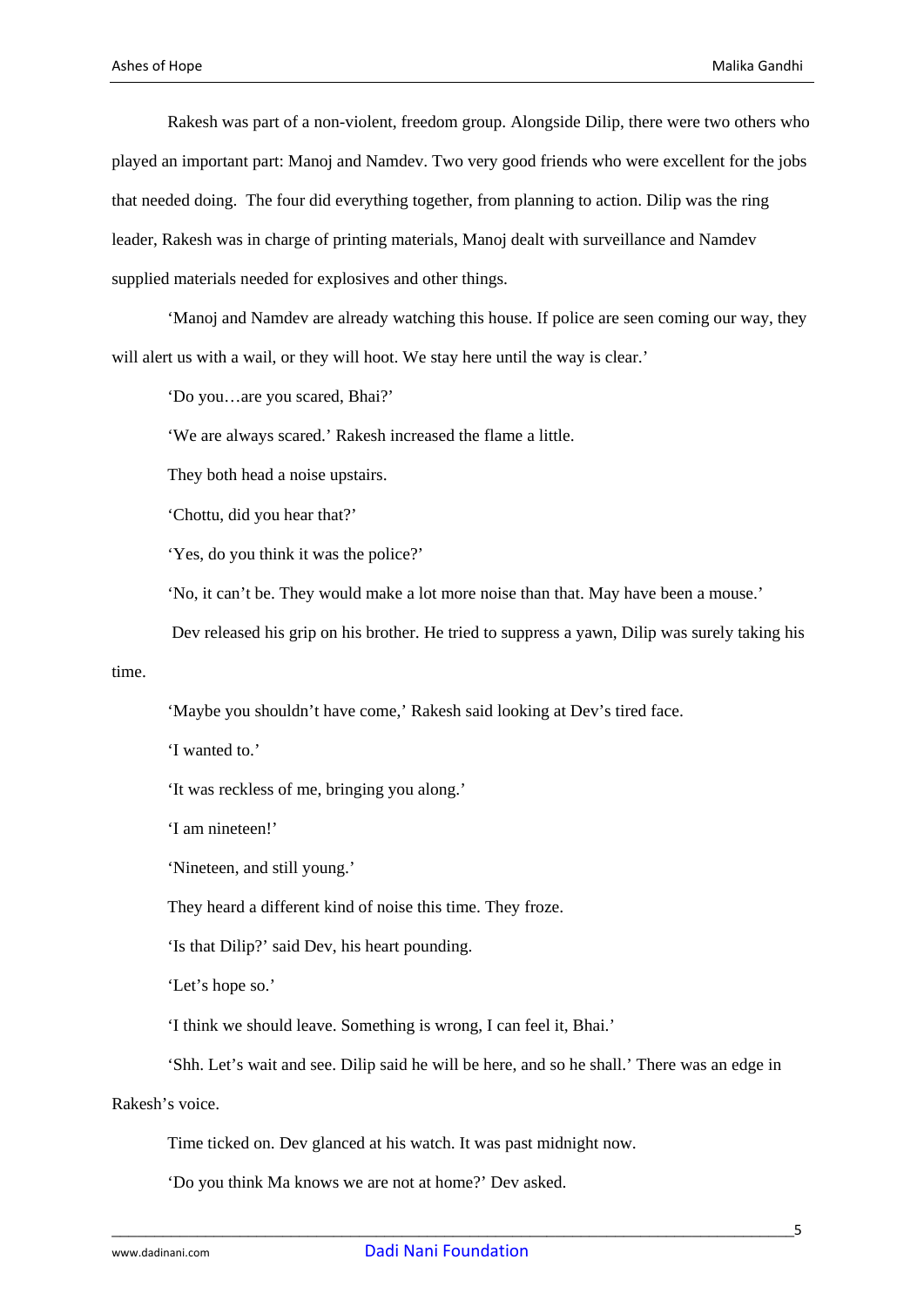'We will be home before dawn, she will not awake until then.'

The trap door opened and Dilip appeared.

'Good. You two are here. Sorry I am late,' Dilip said climbing down.

'We have been here for over an hour, Dilip. Where were you? We heard a noise upstairs! We thought it was the police!' Rakesh hissed.

'Look, I said I was sorry. I got held up. It's difficult getting away when you have a wife and three children.'

'I suppose. Anyway, what was the urgency?'

 'This.' Dilip took out a piece of paper from his shirt pocket and laid it out on the table. He blew away the dust and brought the lamp nearer, illuminating the writing. Suddenly, it looked all too serious for Dev.

'How many know about this?' Rakesh asked.

'So far, just us.'

'What is it?' Dev asked.

'It's a pamphlet. To do with the Quit India campaign,' said Dilip.

Dev had seen a lot of these 'pamphlets' circulating the village already…the full impact of

what Rakesh was doing, hit him hard.

'Don't do it, Bhai. You will be arrested.' There was a quiver in Dev's voice.

'I told you Chottu, I have to.'

Dilip looked at Rakesh in surprise. 'I thought you said he was ready for this?'

'I thought he was,' said Rakesh.

Dilip turned to Dev. 'You shouldn't have come. This is too much for you to handle. Rakesh, I think we should not include Dev in this.'

'No, no. I will…I can do it,' said Dev.

'If you are not confident, I don't want you to get involved. This is important work which must

be completed in discretion. It is risky and only if you are able to, you should help. Personally,

I don't think you are ready for such a commitment,' said Dilip.

Dev turned red. 'I am not a coward.'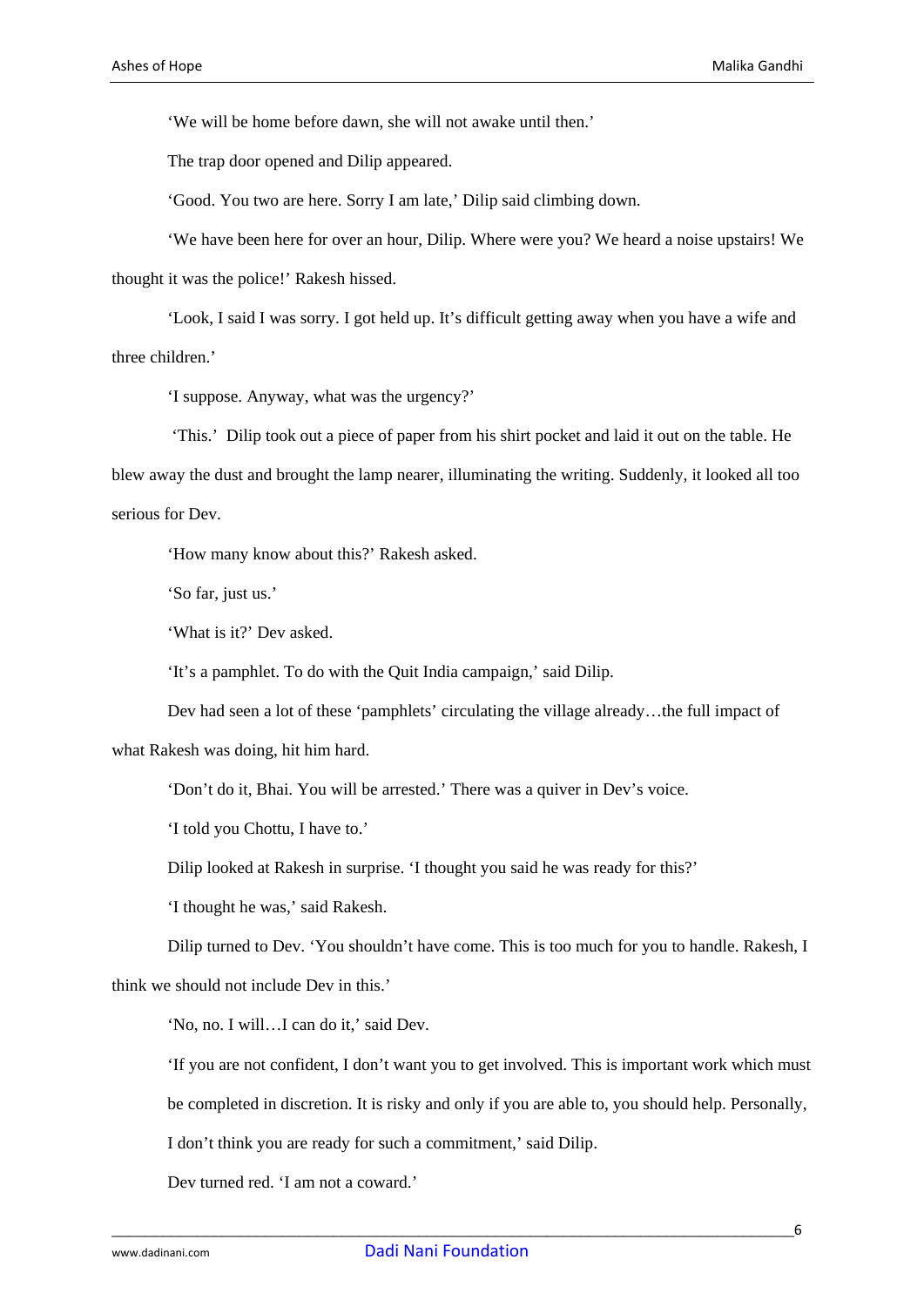Dilip beckoned Rakesh away, and began to whisper. Dev knew they were talking about him.

Pretending not to notice, he snatched the pamphlet off the table and began to read.

Students: Fellow Indians Be Indian in both culture and life Boycott schools and colleges Send foreigners away Boycott all national newspapers Organise the freedom movement in towns and villages Educate the children and the public Paralyse Raj services Persuade Raj servants to quit their jobs Damage lorries carrying troops and war goods Cut communication wires and remove rails. JAI HIND!

Dev finished reading before his brother and Dilip came back.

'You know the risks. I need you to be one hundred percent sure of this Dev, you can't back out when you want to. We need help in getting this material around colleges and you are the link. Your brother tells me you are connected with the right crowd? If so, this will be very easy for you,' Dilip said. 'You will need to start off with people who you can trust and who will give you support. No one must be connected to the authorities of any kind - no teachers, politicians, police or official servants of the Raj.

If this,' Dilip waved the pamphlet in the air, 'reaches the wrong hands…well, you know what could happen. Jail is definite. You cannot afford to be careless and you must be on your guard at all times. Will you be able to handle this? I need to be sure.'

'Yes,' Dev said confidently.